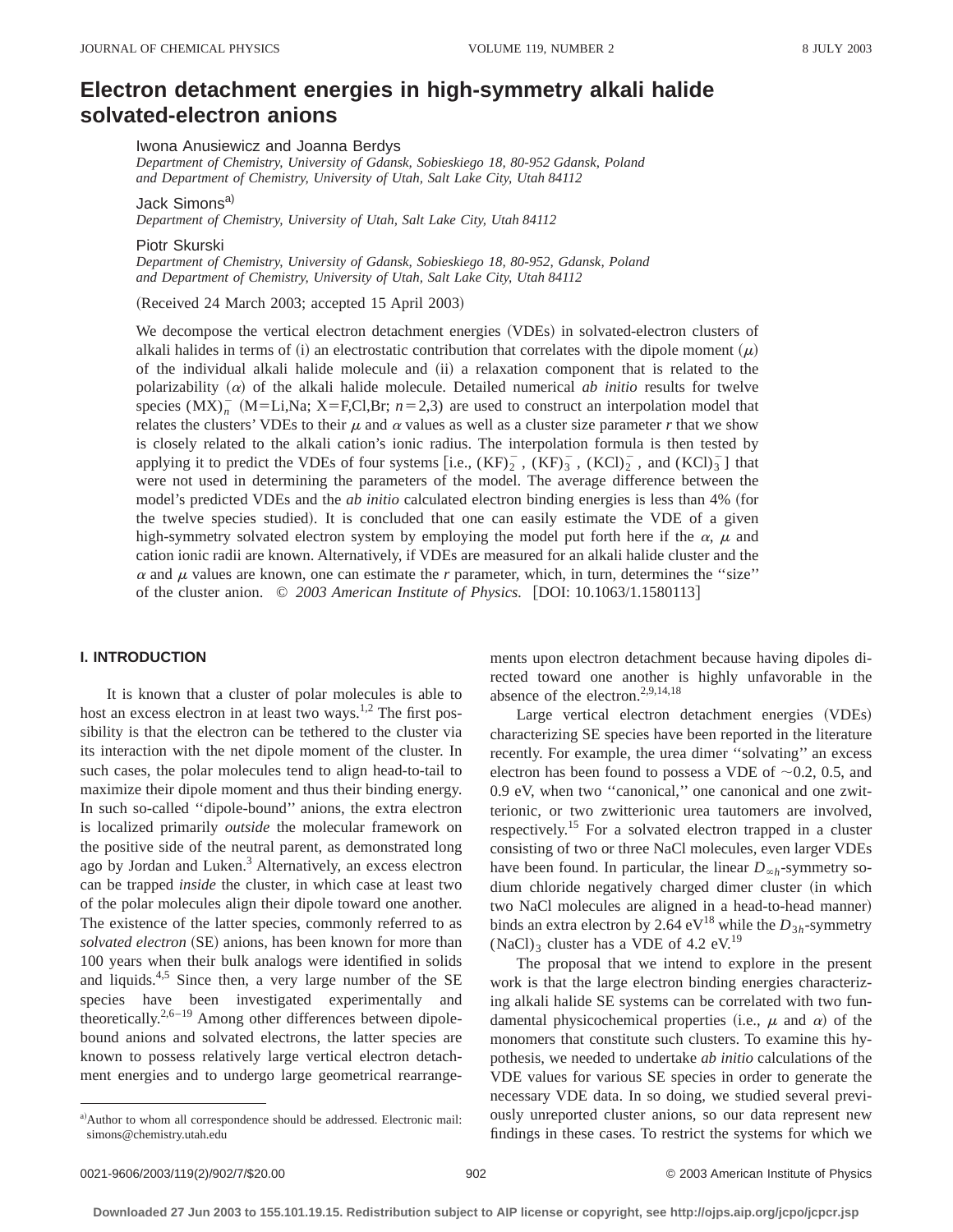develop correlations between VDEs and  $\mu$  and  $\alpha$  values, we limited our studies to electrons solvated by high-symmetry alkali halide dimers and trimers. We believe the approach described here provides a step toward understanding and predicting the large electron binding energies in the SE alkali halide anions.

# **II. METHODS**

The equilibrium geometries of the anionic species have been optimized at the second-order Møller–Plesset (MP2) level of theory. In these calculations, the values of  $\langle S^2 \rangle$  never exceeded 0.7526 for the doublet anionic states, so we are confident that spin contamination effects are not serious. The electronic binding energies  $(D)$  of the anions were calculated using second-order Møller–Plesset perturbation theory as well as the coupled-cluster method with single, double, and the conventional<sup>25</sup> perturbative noniterative triple excitations  $(CCSD(T)).^{20}$  However, in the case of trimers containing bromine atoms  $[i.e., (LiBr)_{3}^{-}$  and  $(NaBr)_{3}^{-}]$  we had to limit our treatment to the CCSD level because even the perturbative inclusion triple excitations for these species was not feasible with the computer resources available. The choice of the atomic orbital basis set used to describe the neutral molecule and the excess bound electron is very important for reproducing the correct value of the electron binding energy. In this contribution we employed aug-cc-pVDZ basis sets<sup>21</sup> whose usefulness for describing various molecular anions has been documented previously.<sup>22</sup> The diffuse character of the orbital describing the "solvated" (excess) electron necessitates the use of extra diffuse basis functions having very low exponents and therefore our geometry optimization calculations were performed with the aug-cc-pVDZ+5 $s5p$  basis sets, while the electron binding energies were calculated with the aug-cc-pVDZ+6 $s6p4d$  basis sets. The additional  $5s5p$  (or  $6s6p4d$ ) sets of diffuse functions were centered in the middle of the cluster (i.e., in the symmetry center) in each case, where the excess electron is localized (see Fig. 1). The extra diffuse functions do not share exponent values, and for calculating electron binding energies we used even-tempered<sup>23</sup> six-term *s*, six-term *p*, and four-term *d* basis sets. The geometric progression ratio was equal to  $3.2<sup>24</sup>$  and for each orbital symmetry, we started to build up the exponents of the extra diffuse functions from the lowest exponent of the same symmetry included in the aug-cc-pVDZ basis set for lithium or sodium. As a consequence, for lithium-containing species we used lowest exponents of 8.046 627 031 $\times$  10<sup>-6</sup>, 1.725 554 466 $\times$  10<sup>-6</sup>, and 6.914 138 794 $\times$ 10<sup>-4</sup> a.u., for the *s*, *p*, and *d* symmetries, respectively, and for sodium-containing systems we employed lowest exponents of  $6.752\,088\,4 \times 10^{-6}$ , 5.895 271 8  $\times 10^{-6}$ , and 4.463 195 6  $\times 10^{-4}$  a.u., for the *s*, *p*, and *d* symmetries, respectively. We should note that, because the electron binding energies of the alkali halide clusters studied here are substantial (at least  $2$  eV), it likely is not necessary to use such a large set of diffuse basis functions. We employed these bases to make sure that our basis was adequate; our interest was not in determining the smallest basis that would be needed to obtain reasonable results.



FIG. 1. Singly occupied molecular orbitals (shown as a two-dimensional map and as a contour plot) holding the excess electron in the SE system formed by LiF dimer (left) and trimer (right). The corresponding schemes depicting the monomer orientations in high-symmetry clusters are also given.

All calculations were performed with the GAUSSIAN 98 program<sup>25</sup> on Intel Pentium IV and AMD Athlon computers and a Compaq Sierra numerical server. The threedimensional plots of molecular orbitals were generated with the MOLDEN program.<sup>26</sup>

#### **III. RESULTS**

## **A. Ab initio geometries and electron binding energies of the solvated electron species**

In order to construct our model for interpolating (and extrapolating) the electronic stabilities of SE species, we selected several molecular clusters that form negative ions with the excess electron localized *inside* the cluster. Since the anions formed by alkali halide clusters had been the subject of an earlier extensive study of ours, we decided to use these species in our present study. Hence, we considered twelve clusters (dimers and trimers):  $(NaF)^{-}$ ,  $(NaF)^{-}$ ,  $(NaCl)^{-}$ ,  $(NaCl)<sub>3</sub>$ ,  $(NaBr)<sub>2</sub>$ ,  $(NaBr)<sub>3</sub>$ ,  $(LiF)<sub>2</sub>$ ,  $(LiF)<sub>3</sub>$ ,  $(LiCl)<sub>2</sub>$ ,  $(LiCl)<sub>3</sub>$ ,  $(LiBr)<sub>2</sub>$ , and  $(LiBr)<sub>3</sub>$ . We first verified that all of these clusters have the ability to form SE species with the monomers directed inward and the extra electron localized inside the cluster. We recall that, to simplify the problem, only high-symmetry clusters were considered (i.e., linear  $D_{\infty h}$ -symmetry structures in the case of the dimers and triangular  $D_{3h}$ -symmetry structures in the case of the trimers). Noting this limitation is important because it is known that at least some such clusters also form alternative lowersymmetry structures, such as the X–M *e* M–X M–X trimers (where  $e$  denotes the extra electron and M and X represent the alkali and halogen atom, respectively).  $14,19$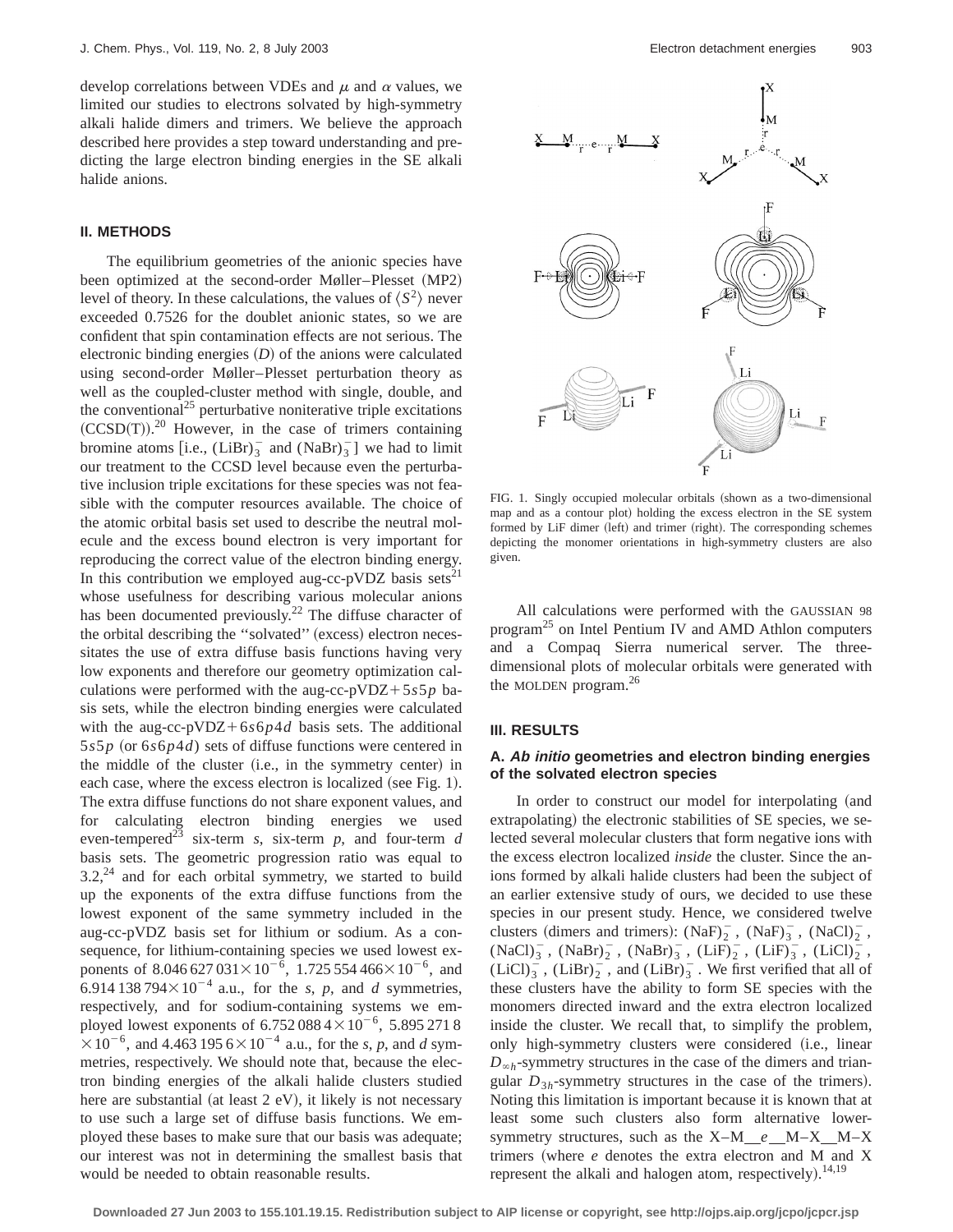TABLE I. The MP2 equilibrium bond lengths  $(R_m)$  and corresponding dipole moments calculated for the neutral monomers with the aug-cc-pVDZ  $+6s6p4d$  basis sets. The CCSD(T) vertical electron binding energies  $(D^{\text{CCSD(T)}})$  for the corresponding anions are also given (in eV). Bond lengths in Å, dipole moments in debyes, polarizabilities in bohr<sup>3</sup>. The values of  $\alpha$  correspond to the  $\alpha_{\parallel}$  terms of the polarizability tensor.

| Species | μ      | $\alpha_{\parallel}$ | $R_m$ (M-X) | $D^{CCSD(T)}$ |
|---------|--------|----------------------|-------------|---------------|
| NaF     | 8.6059 | 10.1086              | 1.9888      | 0.4862        |
| NaCl    | 9.5029 | 31.8206              | 2.4256      | 0.6874        |
| NaBr    | 9.6161 | 43.6802              | 2.5646      | 0.9409        |
| LiF     | 6.5542 | 9.3891               | 1.6093      | 0.3759        |
| LiCl    | 7.4210 | 27.0680              | 2.0849      | 0.5880        |
| LiBr    | 7.4272 | 36.7106              | 2.2058      | 0.6287        |

Due to the significant polarity of the monomers in each cluster (see Table I for monomers' properties), we expected each of these species to form an electronically stable anion. The calculated *ab initio* electron binding energies for the twelve clusters holding an extra electron confirmed this expectation (see Table II).

For each dimer anion, we found its local minimum (corresponding to the SE species) to possess  $D_{\infty h}$  symmetry as depicted in Fig. 1. Similarly, for each trimer we obtained a local minimum at  $D_{3h}$  symmetry (see Fig. 1). The relevant geometric parameters describing these anions are collected in Table II where we show the intramonomer  $M-X$  distance  $(R)$ and the metal-to-cluster-center distance  $(r)$ . While the former is the bond length of the monomer in the cluster, the latter may be interpreted as an approximate distance from the alkali atom M (representing the positively charge site of the monomer) to the site where the excess electron is localized. In addition, in Table II we give the self-consistent field  $(SCF)$ dipole moments [the SCF dipole moments of the neutral alkali halides are similar to those calculated from the MP2 electron densities and the largest difference  $(0.2 D)$  we found for NaF species] and polarizabilities of the neutral monomers

TABLE II. Geometrical parameters  $(in \mathring{A})$  defining the MP2 equilibrium geometries of the SE species studied in this work and their vertical electron binding energies ( $D^{\text{CCSD(T)}}$  or  $D^{\text{CCSD}}$ ). See Sec. III A and Fig. 1 for the definitions of *R* and *r*. The corresponding  $\mu/r^2$  and  $\alpha/r^4$  values are also given (in a.u.), where  $\mu$  indicates the dipole moment of the neutral monomer and  $\alpha$  is the  $\alpha_{\parallel}$  term of the polarizability tensor calculated for the neutral monomer. The vertical electron binding energies are given in eV. All results were calculated with the aug-cc-pVDZ+6 $s6p4d$  basis sets.

| Species             | $R(M-X)$ | $r(M\cdots e)$ | $\mu/r^2$ | $\alpha/r^4$ | $D^{CCSD(T)} \approx D^{\text{exact}}$ |
|---------------------|----------|----------------|-----------|--------------|----------------------------------------|
| $(NaF)_{2}^{-}$     | 1.0345   | 2.0231         | 0.2373    | 0.047        | 2.196                                  |
| (NaCl) <sub>2</sub> | 1.2636   | 1.9561         | 0.2778    | 0.170        | 2.642                                  |
| $(NaBr)_{2}^{-}$    | 1.3413   | 1.8961         | 0.2999    | 0.265        | 2.784                                  |
| (LiF) <sub>2</sub>  | 0.8353   | 1.7221         | 0.2495    | 0.084        | 2.123                                  |
| (LiCl) <sub>2</sub> | 1.0884   | 1.6405         | 0.3099    | 0.293        | 2.759                                  |
| $(LiBr)_{2}^{-}$    | 1.1601   | 1.6431         | 0.3105    | 0.395        | 2.888                                  |
| (NaF) <sub>2</sub>  | 2.0381   | 2.3668         | 0.1730    | 0.025        | 3.739                                  |
| (NaCl) <sub>3</sub> | 2.4810   | 2.3465         | 0.1931    | 0.082        | 4.222                                  |
| $(NaBr)_{3}^{-}$    | 2.6268   | 2.2757         | 0.2080    | 0.128        | 4.407 <sup>a</sup>                     |
| (LiF) <sub>2</sub>  | 1.6490   | 1.9674         | 0.1910    | 0.049        | 3.914                                  |
| (LiCl) <sub>2</sub> | 2.1328   | 1.9343         | 0.2230    | 0.152        | 4.653                                  |
| (LiBr) <sub>2</sub> | 2.2558   | 1.8846         | 0.2360    | 0.228        | $4.818^{a}$                            |

 ${}^{\rm a}D^{\rm CCSD} \approx D^{\rm exact}.$ 

(see Table I) divided by appropriate powers of the equilibrium distance *r*. The latter data are used later in approximating specific contributions to the electron binding energies of the SE species as we discuss later.

It can be seen that the *r* distances calculated for the SE species are in the  $1.6-1.7$  and  $1.9-2.0$  Å range for the lithium-based dimers and trimers, and 19–2.0 and 2.3–2.4 Å for the sodium-based dimers and trimers, respectively (see Table II). As expected, the corresponding VDEs are large and cover the 2.1–2.9 eV range for the dimers and the 3.7–4.8 eV range for the trimers. The largest electron binding energy among the systems studied is that for  $(LiBr)_3^-$  which binds an extra electron by  $4.818$  eV (as calculated at the CCSD level, see Table II). This is likely related to the fact that  $(LiBr)$ <sup>-</sup><sub>3</sub> involves the smallest alkali metal atom and the largest halogen atom. Not surprisingly, the electron binding energy increases when the ''sizes'' of the alkali metal and halogen atom decrease and increase, respectively.

Having the *ab initio* electron binding energies of several SE species calculated, we now move on to discuss the interpolation–extrapolation model that we propose in this contribution.

#### **B. Constructing the model**

The exact value of the electron binding energy  $(D^{\text{exact}})$ we approximate by the electron binding energy calculated at the CCSD(T) level,

$$
D^{\text{exact}} \approx D^{\text{CCSD(T)}} = E_N^{\text{CCSD(T)}} - E_A^{\text{CCSD(T)}},\tag{1}
$$

where  $E_N^{\text{CCSD(T)}}$  and  $E_A^{\text{CCSD(T)}}$  are electronic energies of the neutral and anionic species, respectively, calculated at the  $CCSD(T)$  level with the aug-cc-pVDZ+6*s*6*p4d* basis sets for the MP2 equilibrium geometry of a given solvated electron species. Recall that our electron binding energies are "vertical" values (i.e., calculated for the same geometry of the neutral and anionic species), and since the anionic structures were used to calculate these values, our vertical electron binding energies  $(D)$  correspond in fact to vertical electron detachment energies (VDEs).

 $D^{\text{exact}}$  (approximated by  $D^{\text{CCSD(T)}}$ ) can be partitioned into various contributions, for example:

$$
D^{\text{exact}} \approx D^{\text{CCSD(T)}} = D^{\text{KT}} + \Delta D^{\text{SCF}} + \Delta D^{\text{MP2}} + \Delta D^{\text{HTSO}},\tag{2}
$$

where  $D<sup>KT</sup>$  indicates the electron binding energy calculated at the Koopmans theorem<sup>27</sup> level while  $\Delta D^{\text{SCF}}$ ,  $\Delta D^{\text{MP2}}$ , and  $\Delta D^{\text{HTSO}}$  represent the corrections to *D* obtained at the SCF, MP2, and higher-than-second-order (HTSO) levels, respectively. In particular, the HTSO term is given as

$$
\Delta D^{\text{HTSO}} = D^{\text{CCSD(T)}} - D^{\text{MP2}}.
$$
\n(3)

On the basis of our experience<sup>18,19</sup> with high-symmetry SE species formed by alkali halides dimers and trimers, we postulate that the electron binding energy for a SE system can be approximated by the MP2 electron binding energy  $(D<sup>MP2</sup>)$ . In other words, we assume the  $\Delta D<sup>HTSO</sup>$  contributions to the total *D* are not important. To support this assumption we present in Table III results for the sodium chlo-

**Downloaded 27 Jun 2003 to 155.101.19.15. Redistribution subject to AIP license or copyright, see http://ojps.aip.org/jcpo/jcpcr.jsp**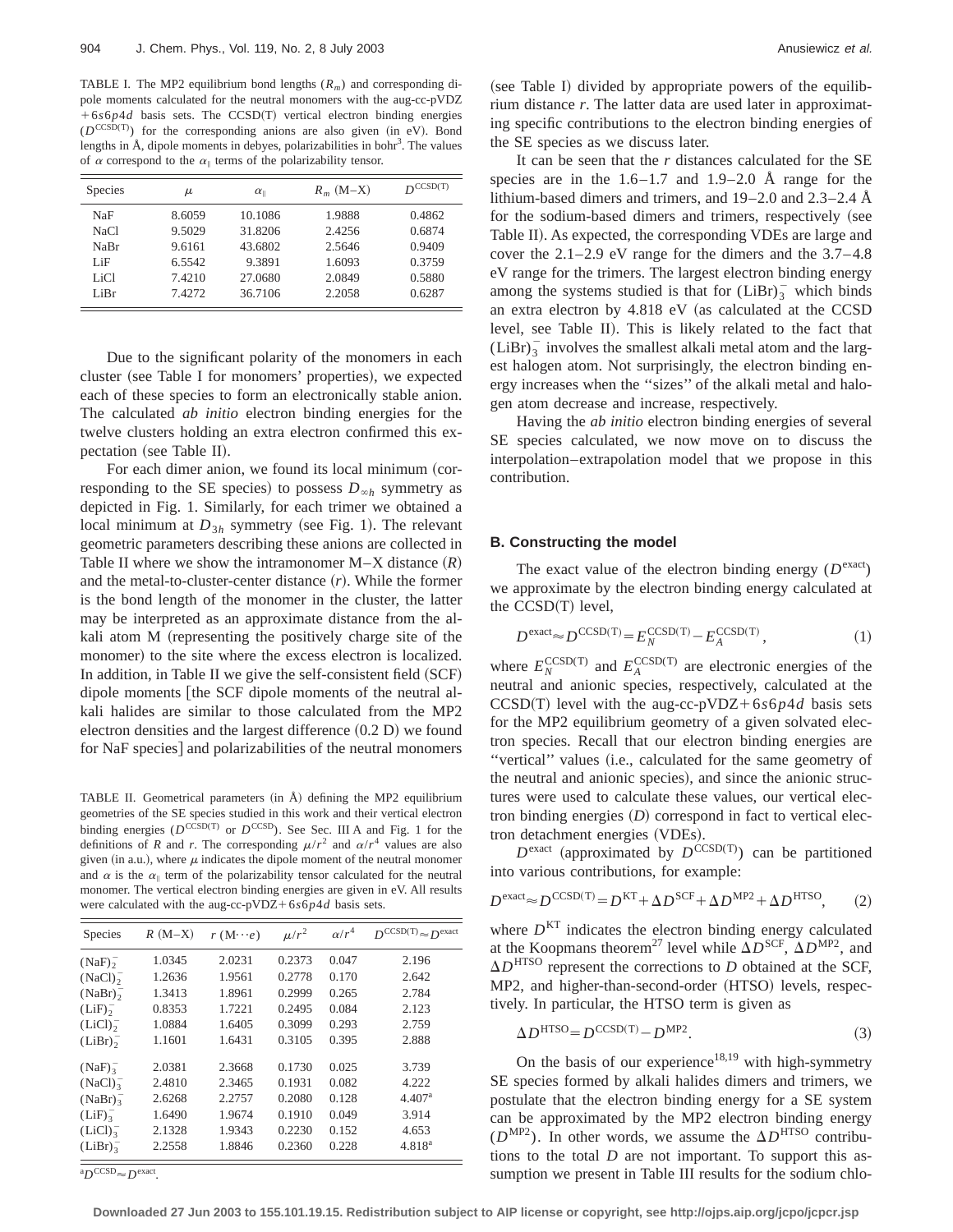TABLE III. The MP2 and CCSD(T) vertical electron detachment energies calculated with the aug-cc-pVDZ+6 $s6p4d$  basis sets with the higher-thansecond-order (HTSO) contribution to *D* separated (labeled  $\Delta D^{\text{HTSO}}$ ). The electron binding energies are given in  $eV$  (see Sec. III B for the definition of the  $\Delta D^{\text{HTSO}}$  term).

| <b>Species</b>      | $D^{MP2}$ | AD <sup>HTSO</sup> | $D^{CCSD(T)}$      | AD <sup>HTSO</sup><br>contribution<br>to $D^{\text{CCSD(T)}}$ |
|---------------------|-----------|--------------------|--------------------|---------------------------------------------------------------|
| $(NaF)_{2}^{-}$     | 2.184     | 0.012              | 2.196              | 0.55%                                                         |
| (NaF) <sub>3</sub>  | 3.727     | 0.012              | 3.739              | 0.32%                                                         |
| (NaCl) <sub>2</sub> | 2.634     | 0.008              | 2.642              | 0.30%                                                         |
| (NaCl) <sub>3</sub> | 4.218     | 0.004              | 4.222              | 0.09%                                                         |
| $(NaBr)_{2}^{-}$    | 2.776     | 0.008              | 2.784              | 0.29%                                                         |
| (NaBr) <sub>2</sub> | 4.389     | 0.018              | 4.407 <sup>a</sup> | 0.41%                                                         |
| (LiF) <sub>2</sub>  | 2.096     | 0.027              | 2.123              | 1.27%                                                         |
| (LiF) <sub>3</sub>  | 3.881     | 0.033              | 3.914              | 0.84%                                                         |
| (LiCl) <sub>2</sub> | 2,747     | 0.012              | 2.759              | 0.43%                                                         |
| (LiCl) <sub>3</sub> | 4.646     | 0.007              | 4.653              | 0.15%                                                         |
| $(LiBr)_{2}^{-}$    | 2.877     | 0.011              | 2.888              | 0.38%                                                         |
| (LiBr) <sub>3</sub> | 4.800     | 0.018              | $4.818^{a}$        | 0.37%                                                         |

<sup>a</sup>D<sup>CCSD</sup>.

ride dimer and trimer as well as for the lithium fluoride dimer and trimer (forming SE structures). After analyzing the data in Table III it becomes clear that the  $\Delta D^{\rm HTSO}$  terms are indeed not significant and responsible at most for 1% of the total electron binding energy  $(D)$ . Therefore, we conclude that the inclusion of these terms is not necessary to estimate the electronic stabilities of the SE species with decent accuracy (although their consideration would be required if one wants to calculate very precise values of *D* for such systems).

The *ab initio* results calculated for the twelve SE dimers and trimers used to construct our model indicate that, in fact, the electron binding energy is quite well reproduced even at the SCF level since the  $\Delta D^{\text{MP2}}$  term is always very small  $(see Table IV).$  This is due to the  $(partial)$  cancellation of the second-order dispersion and nondispersion terms as shown in Table IV  $(\Delta D^{\text{MP2}})$  can be partitioned into  $\Delta D_{\text{disp}}^{\text{MP2}}$  and  $\Delta D_{\text{no-disp}}^{\text{MP2}}$ , see Ref. 9). It can be concluded that the  $\Delta D^{\text{MP2}}$ term does not exceed 0.05 eV in most cases and is usually smaller than 2% of *D*. Therefore, we decided to focus on

TABLE IV. The dispersion ( $\Delta D_{\text{disp}}^{\text{MP2}}$ ) and nondispersion ( $\Delta D_{\text{no-disp}}^{\text{MP2}}$ ) components of the net MP2 contribution  $(\Delta D^{MP2})$  to the total electron binding energy. All energies are given in eV. The  $\Delta D^{MP2}$  term can be partitioned into  $\Delta D_{\text{disp}}^{\text{MP2}}$  and  $\Delta_{\text{no-disp}}^{\text{MP2}}$  as described in Ref. 9.

| $\Delta D^{\text{MP2}}$<br>disp | $\Delta D^{\text{MP2}}$<br>no-disp | $\Delta D^{\rm MP2}\! =\! \Delta D_{\rm disp}^{\rm MP2}\! +\! \Delta D_{\rm no\text{-}di}^{\rm MP2}$<br>no-disp |
|---------------------------------|------------------------------------|-----------------------------------------------------------------------------------------------------------------|
| 0.032                           | $-0.080$                           | $-0.048$                                                                                                        |
| 0.064                           | $-0.059$                           | 0.005                                                                                                           |
| 0.088                           | $-0.076$                           | 0.013                                                                                                           |
| 0.042                           | $-0.042$                           | 0.000                                                                                                           |
| 0.078                           | $-0.055$                           | 0.023                                                                                                           |
| 0.101                           | $-0.072$                           | 0.028                                                                                                           |
| 0.036                           | $-0.124$                           | $-0.088$                                                                                                        |
| 0.076                           | $-0.103$                           | $-0.027$                                                                                                        |
| 0.111                           | $-0.141$                           | $-0.030$                                                                                                        |
| 0.046                           | $-0.079$                           | $-0.033$                                                                                                        |
| 0.088                           | $-0.095$                           | $-0.006$                                                                                                        |
| 0.121                           | $-0.130$                           | $-0.009$                                                                                                        |
|                                 |                                    |                                                                                                                 |

reproducing the  $D^{SCF}$  values for the SE systems while constructing our model. In other words, we assume that relating the  $D^{\text{SCF}}$  values to the  $\mu$  and  $\alpha$  properties of the monomers is adequate, because, as we have just shown,  $D^{\text{SCF}} \approx D^{\text{exact}}$  for such species. We should note that the neglect of dispersion contributions to the binding energy may be acceptable for the alkali halide cluster anions treated here, but it would not be appropriate when treating clusters of species with much lower dipole moments [e.g.,  $(HCN)_n^-$  or  $(H_3C-CN)_n^-$ ] for which it is known that dispersion terms are crucial fractions of the total binding energies.<sup>28</sup>

Since we concluded that reproducing the  $D<sup>SCF</sup>$  binding energies would be satisfactory to make relatively good estimates of the electron binding energies for our SE species, we now move on to discuss how such binding energies are obtained. One needs to recall that

$$
D^{\text{SCF}} = D^{\text{KT}} + \Delta D^{\text{SCF}} \tag{4}
$$

(as described in Ref. 9) and therefore, to reproduce the  $D^{\text{SCF}}$ energies one has to find a way to estimate  $D<sup>KT</sup>$  and  $\Delta D<sup>SCF</sup>$ .

We found that the KT electron binding energies  $(D<sup>KT</sup>)$ for our SE species correlate well with  $\mu/r^2$ , where  $\mu$  is the dipole moment of the neutral monomer that the SE species contains (see Table I) while  $r$  is the distance between the symmetry center of the SE system (where the excess electron is expected to reside) and the alkali atom. In Table II we provide the  $\mu/r^2$  values and in Figs. 2(a) and 2(b) we illustrate the correlation between  $D<sup>KT</sup>$  data and  $\mu/r^2$  values for the dimers and trimers. The observed correlation arises because the electron–dipole interaction potential is given by  $\mu$  cos  $\theta/r^2$  and the KT binding energy involves primarily the electrostatic interaction of the extra electron with the dipole potential of the neutral parent molecule. Of course, the value of *r* reflects the eventual balance between electron–dipole attraction and the repulsion between the dipoles. In this sense, *r* relates to the ionic radius of the alkali cation as we show in Fig. 3.

The *D*KT data points obtained from the *ab initio* calculations performed for the dimers fit a first-order polynomial that was found (via linear regression) to be

$$
DKT(\mu/r2) = 9.20878\mu/r2 - 0.03716
$$
 (5)

with the regression correlation coefficient equal to  $0.969$  [see Fig. 2(a)]. The data points obtained from the *ab initio* calculations performed for the trimers fit a first-order polynomial of the form:

$$
DKT(\mu/r2) = 11.42039 \mu/r2 + 1.74548
$$
 (6)

with the regression correlation coefficient equal to  $0.979$  see Fig.  $2(b)$ ]. The fact that the linear slope shown in Fig.  $2(b)$  is larger than that of Fig.  $2(a)$  simply reflects the fact that there are three electron–dipole attractive potentials operative in the trimer and only two in the dimer.

The fact that the  $D<sup>KT</sup>$  correlates well with the corresponding  $\mu/r^2$  values lets us approximate the *ab initio*  $D<sup>KT</sup>$ binding energies of the SE species by using the above-given formulas [Eqs.  $(5)$  and  $(6)$ ] if we have available the monomer's  $\mu$  value and if we can obtain an *r* value [e.g., by using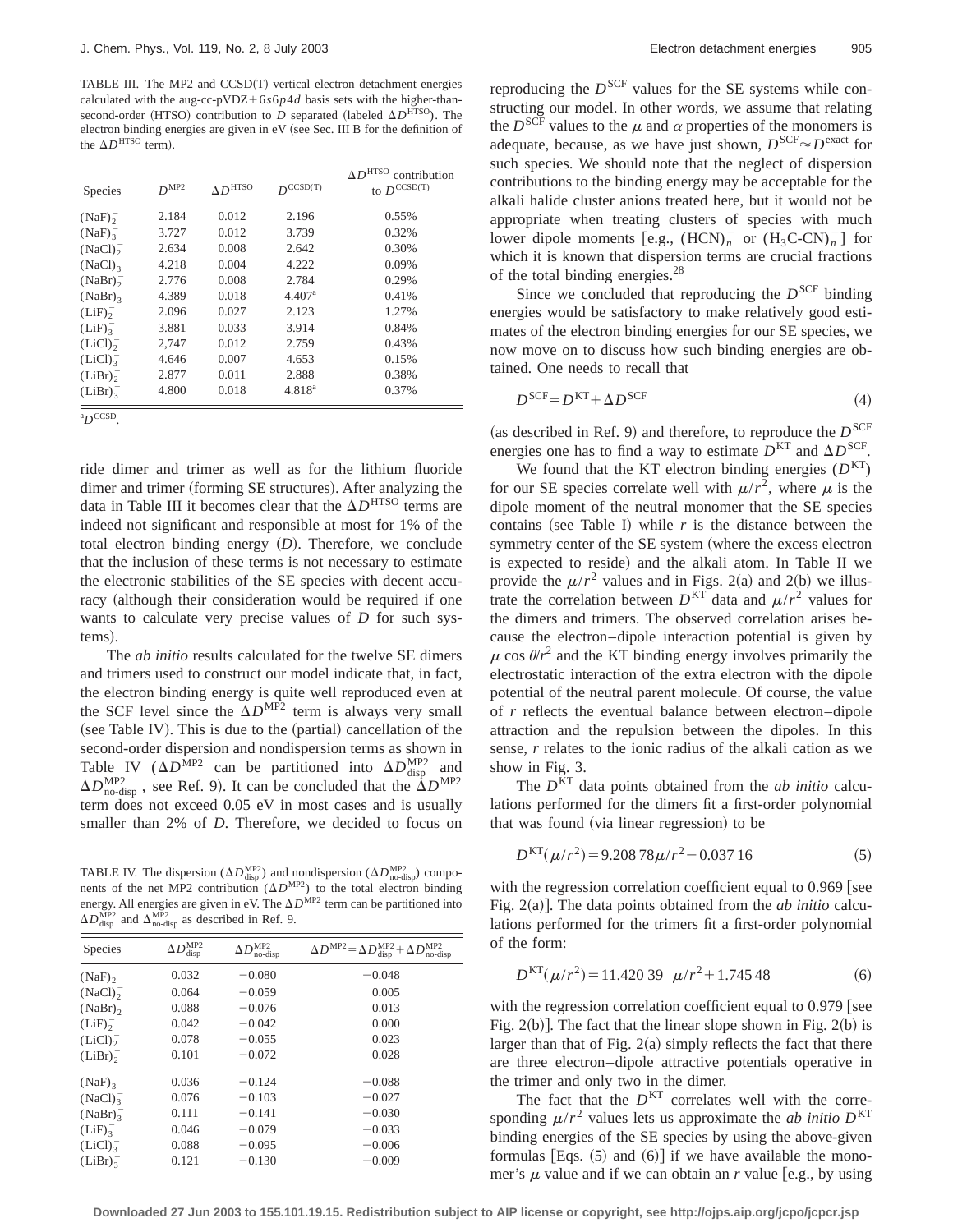

FIG. 2. The KT electron binding energy  $(D<sup>KT</sup>)$  of the SE dimers (a) and trimers (b) as a function of  $\mu/r^2$  (see Tables I and II, as well as Sec. III B for details). The regression correlation coefficient is 0.969 [for the dimers, see  $(a)$ ] and 0.979 [for the trimers, see  $(b)$ ].

the relationship between the cation's ionic radius and the *r* values reflected in Figs.  $3(a)$  and  $3(b)$  and discussed in the following].

Next, we observed that the  $\Delta D^{\text{SCF}}$  contributions to the electron binding energies for the SE species correlate well with  $\alpha/r^4$ , where  $\alpha$  is the polarizability (specifically it is the parallel component,  $\alpha_{\parallel}$ ) of the neutral monomer that the SE system contains (see Table I). In Table II we list the  $\alpha/r^4$ values and in Figs. 4(a) and 4(b) we show how the  $\Delta D^{\text{SCF}}$ data correlate with the  $\alpha/r^4$  values for the dimers and trimers. The data points obtained from the *ab initio* calculations performed for the dimers fit a first-order polynomial that was found (with the linear regression) to be

$$
\Delta D^{\text{SCF}}(\alpha/r^4) = 0.655\,90 \ \alpha/r^4 + 0.025\,51\tag{7}
$$

with the regression correlation coefficient equal to  $0.998$  [see Fig.  $4(a)$ ]. The results obtained from the *ab initio* calculations performed for the trimers fit a first-order polynomial that was found to be



FIG. 3. The MP2 equilibrium metal-to-cluster-center distance  $(r)$  between for the SE clusters studied. The data for the dimers fit a first-order polynomial that was found to be 1.330 84  $r^{\text{ion}}$  + 0.781 16 with the correlation coefficient of 0.984 [see (a)], while those for the trimers fit a first-order polynomial that was found to be  $1.504\,39r^{ion}+1.010\,49$  with the correlation coefficient of 0.991 [see (b)]. The symbol  $r<sup>ion</sup>$  indicates the Pauling ionic radius of the metal atom.

with the regression correlation coefficient equal to 0.997 [see Fig.  $4(b)$ ].

The fact that the  $\Delta D^{\text{SCF}}$  correlates well with the corresponding  $\alpha/r^4$  values lets us predict the *ab initio*  $\Delta D^{\text{SCF}}$ binding energies using the above-given formulas if we know the monomer's  $\alpha$  value and the  $r$  value (or, the alkali cation's ionic radius).

We have already shown why we assume  $D^{\text{SCF}} \approx D^{\text{exact}}$ for the SE species and the above-given analysis shows that the  $D^{\text{SCF}}$  electron binding energy consists of two terms  $[D^{\text{KT}}]$ and  $\Delta D^{\text{SCF}}$ , see Eq. (4)] that can be obtained in a very simple manner when the  $\mu/r^2$  and  $\alpha/r^4$  values are known [see Eqs.  $(5)–(8)$ ]. Therefore, it seems natural to rewrite Eq. ~4! for the *dimers* as

$$
D_2^{\text{model}} \approx D^{\text{SCF}} = D^{\text{KT}} + \Delta D^{\text{SCF}}
$$
  

$$
\approx 9.20878 \ \mu/r^2 - 0.03716
$$
  

$$
+ 0.65590 \ \alpha/r^4 + 0.02551
$$
 (9)

**Downloaded 27 Jun 2003 to 155.101.19.15. Redistribution subject to AIP license or copyright, see http://ojps.aip.org/jcpo/jcpcr.jsp**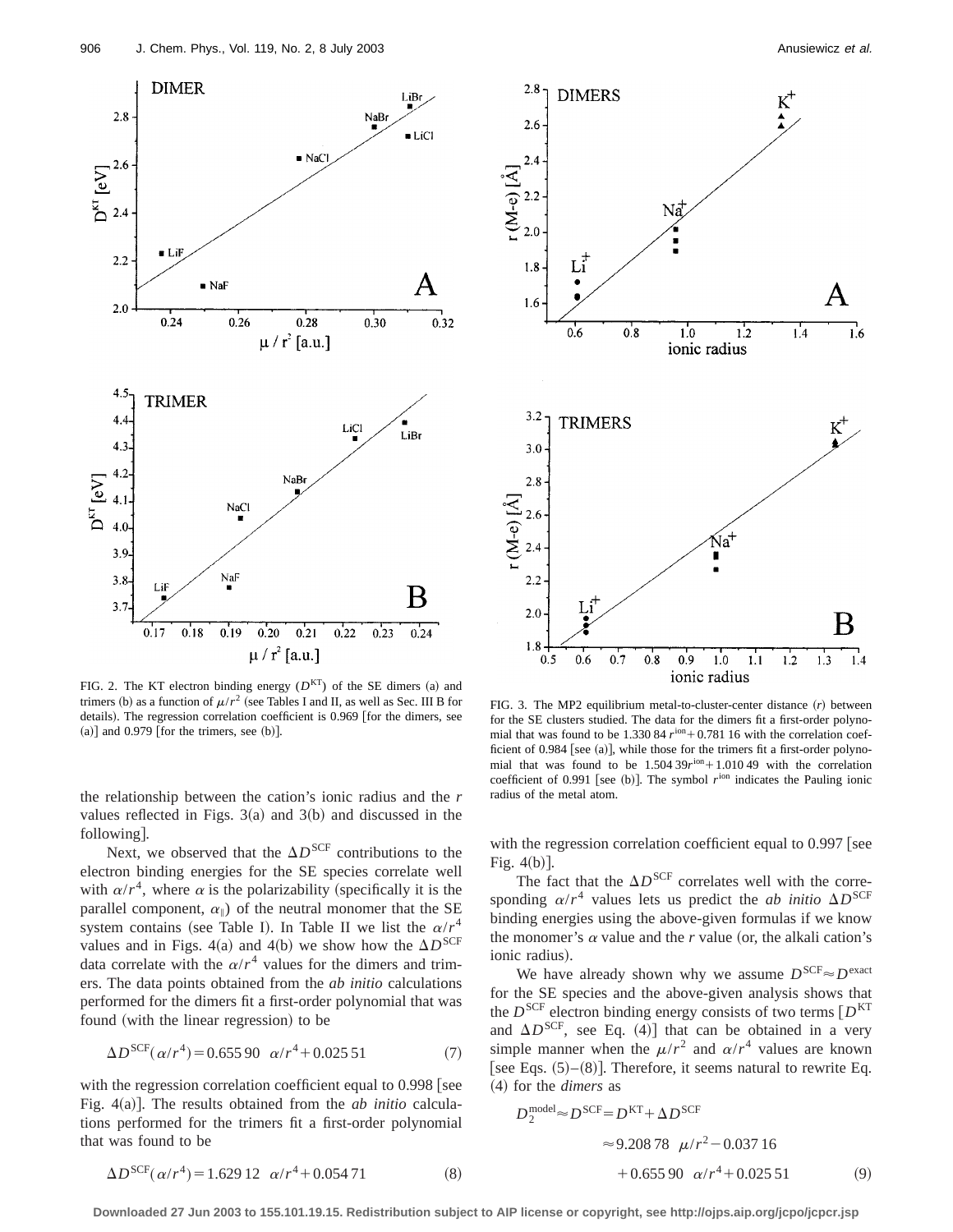

FIG. 4.  $\Delta D^{\text{SCF}}$  contribution to the electron binding energy of the SE dimers (a) and trimers (b) as a function of  $\alpha/r^4$  (see Tables I and II, as well as Sec. III B for details). The regression correlation coefficient is  $0.998$  [for the dimers, see  $(a)$ ] and 0.997 [for the trimers, see  $(b)$ ].

[in which Eqs.  $(5)$  and  $(7)$  were used and  $D_2^{\text{model}}$  indicates the electron binding energy obtained for the dimers (subscript "2") with the model proposed]. This gives (for the *dimers*)

$$
D_2^{\text{model}} = 0.655\,90 \ \alpha/r^4 + 9.208\,78 \ \mu/r^2 - 0.011\,65. \tag{10}
$$

Exactly the same procedure can be used to get the formula for the *trimers* [by using Eqs.  $(4)$ ,  $(6)$ , and  $(8)$ ]. This gives (for the *trimers*)

$$
D_3^{\text{model}} \approx D^{\text{SCF}} = D^{\text{KT}} + \Delta D^{\text{SCF}}
$$
  

$$
\approx 11.42039 \ \mu/r^2 + 1.74548
$$
  

$$
+ 1.62912 \ \alpha/r^4 + 0.05471 \tag{11}
$$

[in which  $D_3^{\text{model}}$  indicates the electron binding energy obtained for the trimers (subscript "3") with the model proposed], or

$$
D_3^{\text{model}} = 1.629 \ 12 \ \alpha/r^4 + 11.420 \ 39 \ \mu/r^2 + 1.800 \ 19. \tag{12}
$$

Having discussed the model interpolation–extrapolation formulas, Eqs.  $(10)$  and  $(12)$ , we now move on to compare the results obtained with our formulas to *ab initio* calculated electron binding energies for species that were not used to construct our formula. That is, we extend this interpolation

TABLE V. The comparison between the electron binding energies estimated by implementing the model described in this work (*D*model) and the *ab initio* [CCSD(T) or CCSD] calculated values ( $D^{\text{CCSD(T)}}$  or  $D^{\text{CCSD}}$ ). All energies are given in eV.

| <b>Species</b>      | $D$ <sup>model</sup> | $D^{CCSD(T)} \approx D^{\text{exact}}$ | Deviation |
|---------------------|----------------------|----------------------------------------|-----------|
| $(NaF)_{2}^{-}$     | 2.204                | 2.196                                  | 0.4%      |
| (NaCl) <sub>2</sub> | 2.658                | 2.642                                  | 0.6%      |
| $(NaBr)_{2}^{-}$    | 2.924                | 2.784                                  | 5.0%      |
| $(LiF)_{2}^{-}$     | 2.341                | 2.123                                  | 10.3%     |
| (LiCl) <sub>2</sub> | 3.034                | 2.759                                  | 10.0%     |
| $(LiBr)_{2}^{-}$    | 3.107                | 2.888                                  | 7.6%      |
| (NaF) <sub>3</sub>  | 3.817                | 3.739                                  | 2.1%      |
| (NaCl) <sub>3</sub> | 4.139                | 4.222                                  | 2.0%      |
| $(NaBr)_{3}^{-}$    | 4.384                | 4.407 <sup>a</sup>                     | 0.5%      |
| (LiF) <sub>3</sub>  | 4.061                | 3.914                                  | 3.8%      |
| (LiCl) <sub>3</sub> | 4.595                | 4.653                                  | 1.2%      |
| $(LiBr)^{-}$        | 4.867                | $4.818^{a}$                            | 1.0%      |

 ${}^{\rm a}D^{\rm CCSD}$  $\approx$   $D^{\rm exact}$ .

formula to the extrapolation domain, keeping in mind that the model is expected to work when applied to highsymmetry SE clusters (dimers and trimers) consisting of alkali halides but not species such as  $(HCN)_n^-$  for which electrostatic and relaxation affects do not dominate the electron– molecule interaction.

#### **C. Testing the model**

First, let us examine how the  $D^{\text{model}}$  values [i.e., calculated from Eq.  $(10)$  for the dimers and from Eq.  $(12)$  for the trimers] compare to the corresponding *ab initio D* values for the twelve SE species *that were used to construct the model*  $equation. In Table V we show the deviations (in  $\%$ ) calcu$ lated as  $|D^{\text{model}} - D^{\text{exact}}|$  divided by  $D^{\text{exact}}$  [where  $D^{\text{exact}}$  corresponds to the electron binding energy calculated at either  $CCSD(T)$  or  $CCSD$  level]. Clearly, the model works reasonably well because the average error is only 4% and the largest error (obtained for the LiF anionic dimer) is  $10\%$ .

Next, let us examine how well the model works when applied to SE species *that were not used to construct the model equations*  $\text{Eqs. (10) and (12)}$ . We considered four high-symmetry solvated electron species [i.e.,  $(KF)^{-}_{n}$  and  $(KCl)<sub>n</sub>$ ,  $n=2,3$ ) and we both (i) calculated their MP2 equilibrium geometries and electron binding energies at the  $CCSD(T)$  level<sup>29</sup> as we did for the other systems discussed in this work, and (ii) estimated their electronic stabilities by using the model embodied in Eqs.  $(10)$  and  $(12)$ . The results collected in Table VI indicate that the deviations between the estimated and *ab initio* calculated electron binding energies are substantial yet not very large (except in the case of KF trimer where the deviation is 34%). In particular, our VDE  $(i.e., D)$  estimate for the  $(KF)<sub>2</sub>$  (5% deviation from the *ab initio* calculated value) is satisfactory, while those for  $(KCl)<sub>2</sub><sup>-</sup>$  and  $(KCl)<sub>3</sub><sup>-</sup>$  (deviations of 15% and 14%, respectively) are significantly worse yet still qualitatively correct (see Table VI).

It has to be stressed, however, that the model proposed utilizes the distances  $(r)$  between the alkali metal atom and